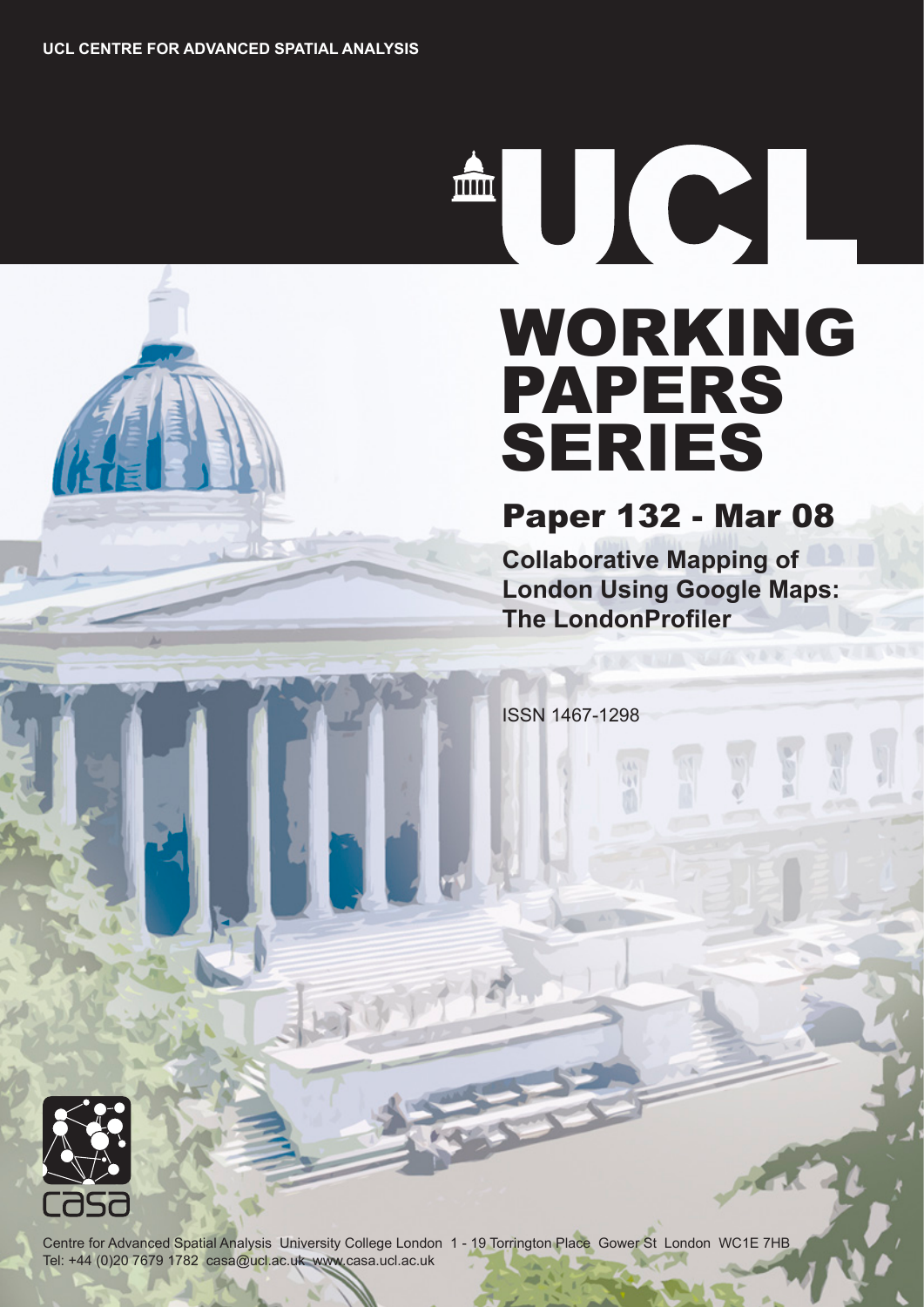# **Collaborative Mapping of London Using Google Maps: The LondonProfiler**

Maurizio Gibin, Alex Singleton, Richard Milton, Pablo Mateos, Paul Longley†

#### **Abstract**

 $\overline{a}$ 

This paper begins by reviewing the ways in which the innovation of Google Maps has transformed our ability to reference and view geographically referenced data. We describe the ways in which the GMap Creator tool developed under the ESRC National Centre for E Social Science programme enables users to 'mashup' thematic choropleth maps using the Google API. We illustrate the application of GMap Creator using the example of www.londonprofiler.org, which makes it possible to view a range of health, education and other socioeconomic datasets against a backcloth of Google Maps data. Our conclusions address the ways in which Google Map mashups developed using GMap Creator facilitate online exploratory cartographic visualisation in a range of areas of policy concern.

**Keywords:** GIS, Google Maps, Visualisation, Cartography, Mashup, Web 2.0

## **1. An evolving visual representation of spatial data**

Cartography is defined as the art and science of making maps that historically have been used to simplify and represent real world features (Monmonnier, 1996). With the advent of Geographic Information Systems and Science (see Longley *et al*, 2005), cartographers have acquired new tools and methods capable of enhancing static maps and introducing multiple layering, interactivity and multimedia (Dransch, 2000). The advent of computer-based visualisation of geospatial data has stretched traditional cartographic domains of visual thinking and visual communication (DiBiase, 1990) to drive the development of a new discipline that embeds these technologically driven tools into a new but wider research agenda. This is the domain of geographic visualisation or "Geovisualisation" (GVis) that *"can be applied to all the stages of problem-solving in geographical analysis, from development of initial hypotheses, through knowledge discovery, analysis, presentation and evaluation"* (Buckley et al., 2000). GV is also embodies the visual elements of exploratory spatial data analysis (ESDA) tools. Thus, for example, through *brushing* ESDA makes it possible dynamically to link graphs, charts, tables and maps with a view to detecting patterns

<sup>†</sup> Tuesday, 18 March 2008. All authors are associated with the Centre for Advanced Spatial Analysis (CASA) at UCL. Pablo Mateos and Paul Longley are also faculty members in the Geography Department at UCL.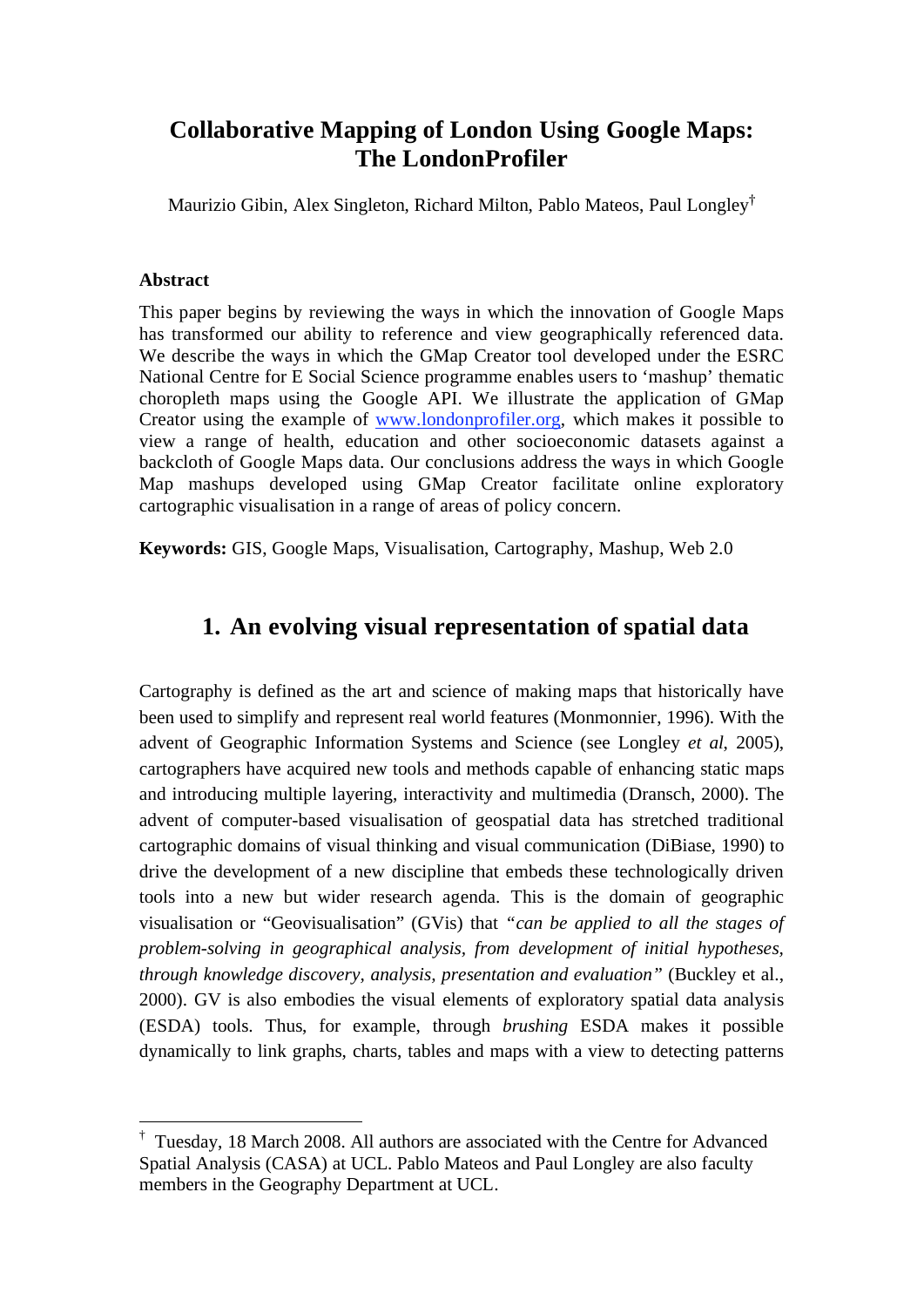in data, formulating initial hypotheses and investigating aspects of model assessment such as goodness-of -fit (Haining and Wise, 1997)

The innovation and astonishingly rapid diffusion of Google Maps and Google Earth has fuelled new ways of deploying GI across computer platforms through a standard, easy to navigate graphic user interface. Google Maps provides a geographically enabled *Web 2.0* service*.* Web 2.0 is a phrase coined by O'Reilly Media in 2004 to summarise the rise of a series of web communities based on technologies of social networking, social bookmarking, blogging, Wikis and much other open content using RSS/XML feeds (Graham, 2007). The use and reintegration of these technologies through open standards is the core organising framework of Web 2.0. In June 2005 Google officially released their Google Maps Application Programming Interface (API), which enables users to mix Google streamed base data with other spatially referenced material. These data can then be served as bespoke applications through the Google map interface. A number of different terms have been used to describe these applications, including "map mashups" (Purvis *et al.,* 2006) and "map hacks" (Erle *et al,* 2005). The mixing of various data sources through common and open standards is central to Google Maps' position within the concept of Web 2.0.

When using the Google Maps API, programmers can access different pre-built functionalities or *classes*, and create their own applications by using classes to perform operations using their external data. The Google Maps API is essentially a collection of JavaScript classes that can be called from a web page in order to build various elements of an interactive map. Other, more automated, ways exist for users to create and share maps, such as Google My Maps, but the creation of mashups require users to posses some knowledge of JavaScript, XML (Extensible Markup Language), Ajax (Asynchronous JavaScript and XML), XHTML, CSS and VML. The lattermost two of these create the web page layout for the map mashup application.

The Google Maps API should not be thought of as a complete ESDA tool because it lacks the functionality of brushing, yet its wide and free availability has encouraged a very considerable number of users with intermediate and advanced programming knowledge to build their own applications, using Google Maps data as a visualisation interface. There are numerous examples of Google Map mashups online, some of which are detailed in Table 1.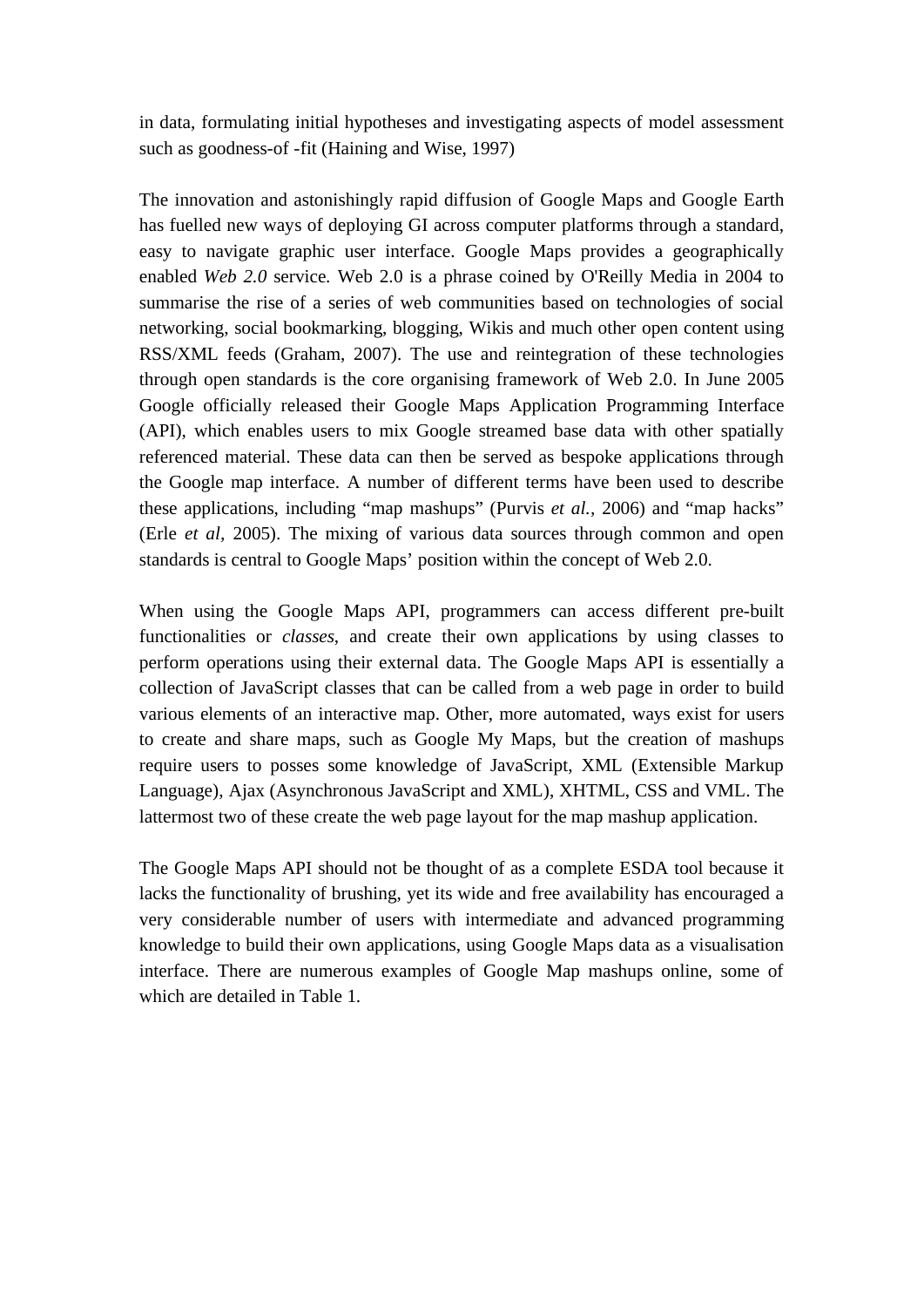| Table 1: Some Example Google Map Mashups (source: adapted from |
|----------------------------------------------------------------|
| googlemapsmania.blogspot.com)                                  |

| <b>Name</b>                    |                       | Data                   | <b>URL</b>                                           |
|--------------------------------|-----------------------|------------------------|------------------------------------------------------|
| Chicago                        | Crime                 |                        | - Crime Incidents in http://www.chicagocrime.org/map |
| Community Information Chicago. |                       |                        |                                                      |
| Housing                        | Maps                  | - Craigslist           | Housing http://www.housingmaps.com/                  |
| <i>Property Search</i>         |                       | Data – For Sale $\&$   |                                                      |
|                                |                       | Rentals.               |                                                      |
|                                | Wikimapia – User User |                        | generated http://www.wikimapia.org/                  |
| descriptions of places         |                       | semantic content about |                                                      |
|                                |                       | places.                |                                                      |

A commonality between these mashups is that they display spatial point data. However, it is often the case that point objects are misleadingly used to summarise an areal distribution, and as such is an instance of what Martin (2001) describes as instances of spatial object transformations. Viewed from this perspective, the production of many choropleth maps also entails spatial object transformations, since spatially referenced data are aggregated into artificially bounded areas, such as Census Output Areas, or administrative units created to protect data on individuals from disclosure. The low prevalence of choropleth map mashups most likely arises because the Google Maps API neither supplies nor supports tools to incorporate areally aggregated data into Google map interface. In this context, we present here a tool created by the UCL Centre for Advanced Spatial Analysis to enable the creation of choropleth thematic layers which may be integrated into the Google Maps API. Using areal coverages created using this tool, it is possible to build feature-rich cartographic websites that may be readily used and interpreted by individuals who have hitherto had only limited experience of spatial data handling. This paper illustrates these ideas by presenting such an application for London (http://www.londonprofiler.org).

# **2. Building thematic data layers in Google Maps**

External data displayed by Google Maps may originate from a variety of sources and formats. Typically, these data refer to classic GIS data objects such as points, polylines, polygon vectors and rasters. However, GIS files common across desktop GIS software, such as ESRI (Redlands, CA) Shapefiles, may not directly be imported into a Google Map mashup, and therefore require a degree of manipulation before they can be displayed. Vector data can be drawn on top of a Google Map using the Google Map API through conversion of points using the Google class GPoint; polylines can be drawn using GPolyline; and polygons may be drawn using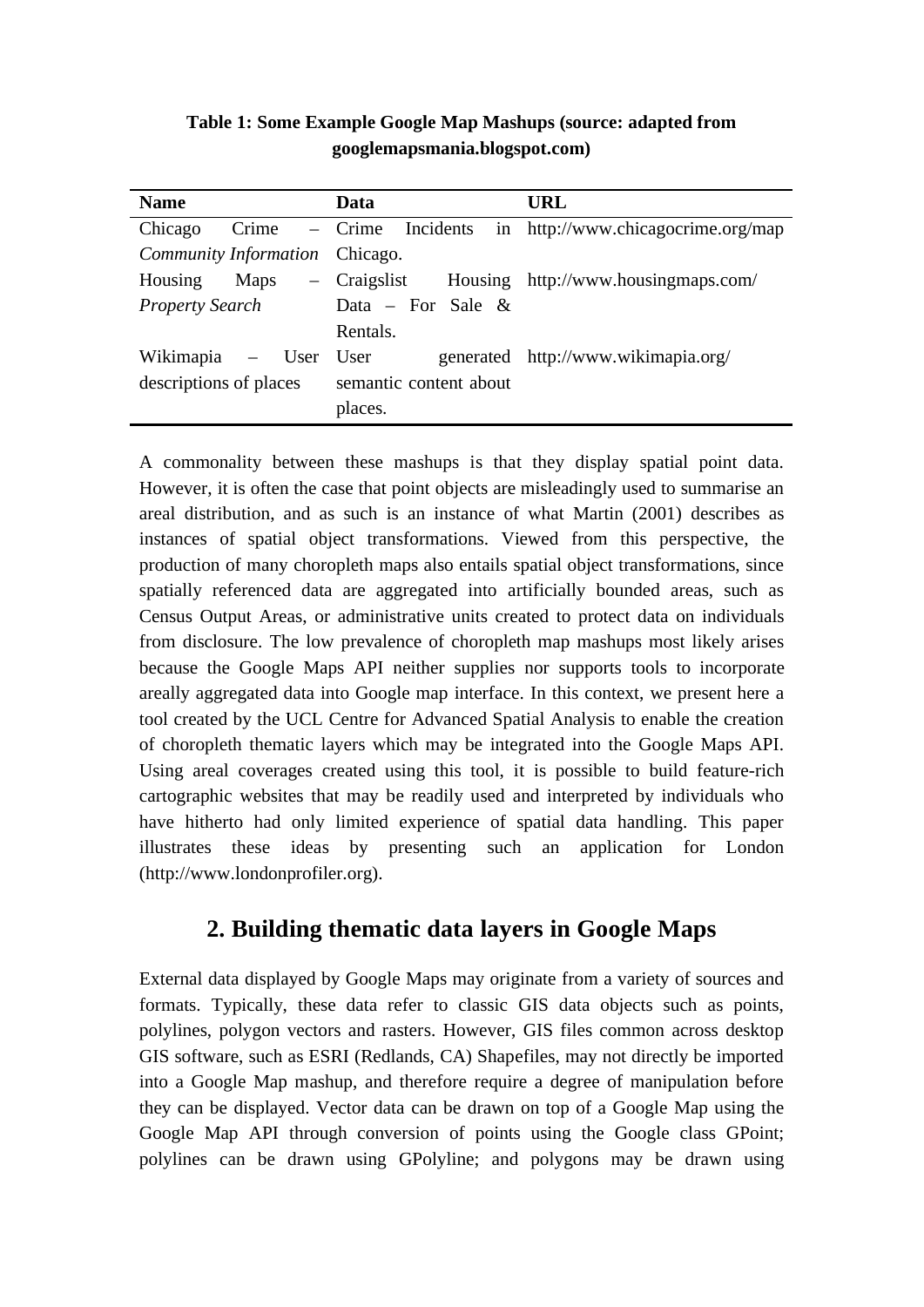GPolygon. Each of these three classes needs arguments (points or arrays of points) in order to visualise geographic features. In practice, as suggested above, most mashup applications use point data alone because building complex polylines and polygons requires specification of data arrays pertaining to vertices and coordinates in order to facilitate display: this adds to the download size and slows down the application. For this reason, Google Maps mashups showing polygon data thematised by a particular attribute are uncommon.

In order to ameliorate this situation, and as part of an ESRC National Centre for E Social Science initiative, we have developed a freeware application to simplify thematic mapping in Google Maps. GMap  $Creator<sup>1</sup>$  can read and then project shapefiles onto a thematic map layer based on a field attribute from a table. Unlike the standard API method of displaying points, lines and polygons, which requires arrays of vertices and coordinates to be specified in the HTML, GMap Creator renders this information as a series of raster image tiles (256x256 pixels) whose frequency depend on the zoom level selected. The higher the zoom level, the greater the frequency of tiles required to cover any given geographic area. These are represented using a quadtree data structure wherein each region is sub divided into four quadrats that each facilitate an increase in zoom level (see Figure 1).



**Figure 1: The frequency of thematic tiles created increases with each increased level of zoom.** 

Using GMap Creator, it is possible to overlay pre-rendered thematic tiles on top of the street and satellite views of Google Maps. This makes it possible to show complex areal coverages, as the client's browser has only to download and display the pre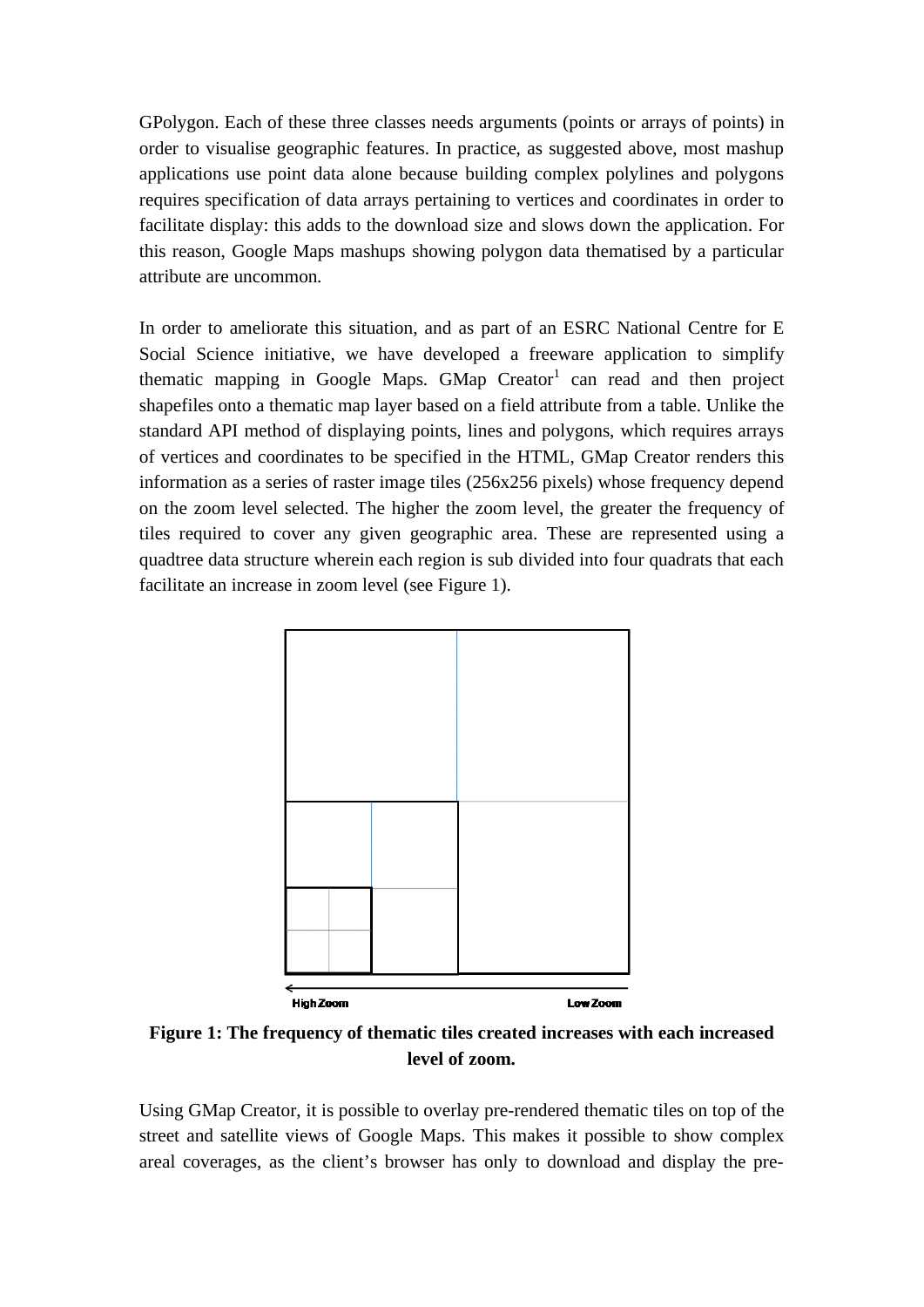rendered tiles, rather than complex vector data consisting of multiple points, lines or polygons. Use of this type of architecture has the added benefit of avoiding infringement of many intellectual property rights, since it is not possible to recover the original vector data from the image tiles. Indeed, even if an image processing algorithm were used to extract the data from the images, the recovered data will only be a scaled approximation of the original.

Use of pre-rendered data stored as images makes it possible to publish geographically extensive data on the Web. However, the tile based architecture described above is more suited to browsing, rather than interrogating, data. Unlike other Web based GIS packages, enabling simple ESDA functions such as brushing a thematic region to discover other associated data is problematic, if not impossible to implement. Similarly, standard spatial analysis functions based on correlations and comparison between different fields of data are not possible without access to the original data stored on the server. However, there is potential for implementing sophisticated GIS functions, in which the server storing the thematic tiles might be used dynamically to create tiles based on user-specified criteria. However, these processes require CPU time on the server, and this limits the number of requests that may be handled at any single point in time. The objective of the GMap Creator software is to reduce the thematic map layer to a set of files that may be stored on a web server, thus making it possible for them to be served using simple file transfers. This is the simplest possible solution and offers users who do not have access to a programmable server the facility to display thematic maps; and this solution can also scale to handle very large numbers of hits.

In addition to the creation of image tiles, the software also renders a basic webpage that contains the Google mapping interface in a standard format and layout. The examples presented in this paper were built using GMap Creator as the main engine to create the tiles, although the style and design of the web pages was manipulated in order to offer additional cartographic features such as the ordering of layers and the ability to select different data.

## **3. Profiling of London**

The purpose of the Londonprofiler website (www.londonprofiler.org) is to create a resource on which multiple spatial data from a variety of public domain or public sector sources may be displayed. The common interface is designed to allow different stakeholders to make improved decisions using spatial and thematic search criteria. The Londonprofiler application interface is designed to be as intuitive as possible. The features of the interface are outlined in Figure 2.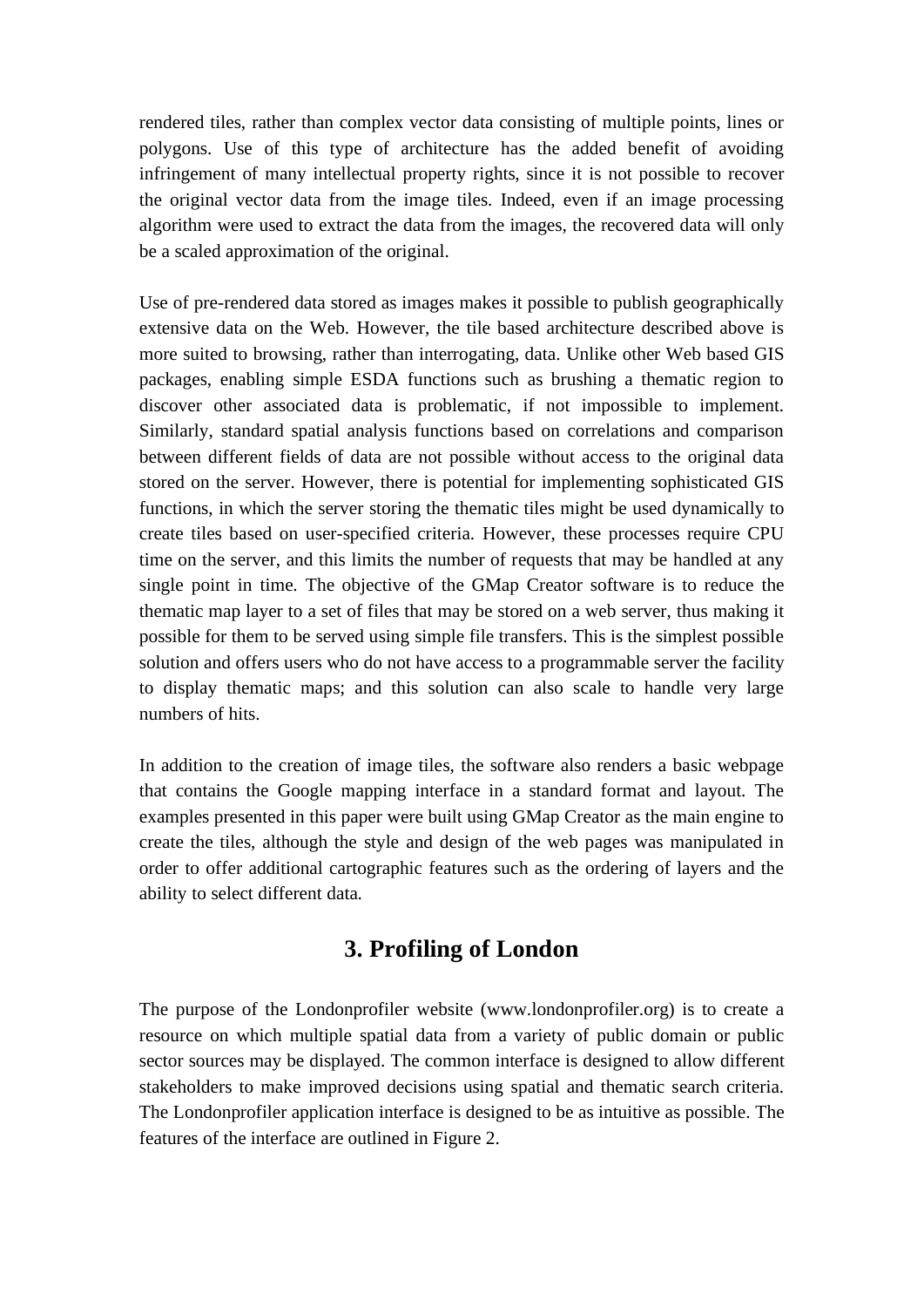

Key: A – The standard Google pan and zoom controls. B – Select a London Borough, or search by unit postcode: each enables external KML files to be loaded on top of the map. C – Standard "Map", "Satellite" and "Hybrid" map buttons and additional map transparency controls to allow fading of thematic layer (0%, 25%, 50%, 75, 100%) over base map. D – Map attribute selection pallet.

#### **Figure 2: The LondonProfiler Interface.**

Figure 2 illustrates the similarity between the main map interface and the standard Google Map website. Additional items have been added to this interface in order to refine search capability (e.g. to select by borough or unit postcode) or add interactivity. The function of the standard "hybrid" map button (Figure  $2 - C$ ) has been altered to enable overlay of the road network data on both the thematic and satellite data.



**Figure 3: The three different Google view options, using 50% opacity** 

A further feature added to the interface (Figure  $2 - C$ ) is the ability to change the visibility of the thematic data from 0% (no background data visible) to 100%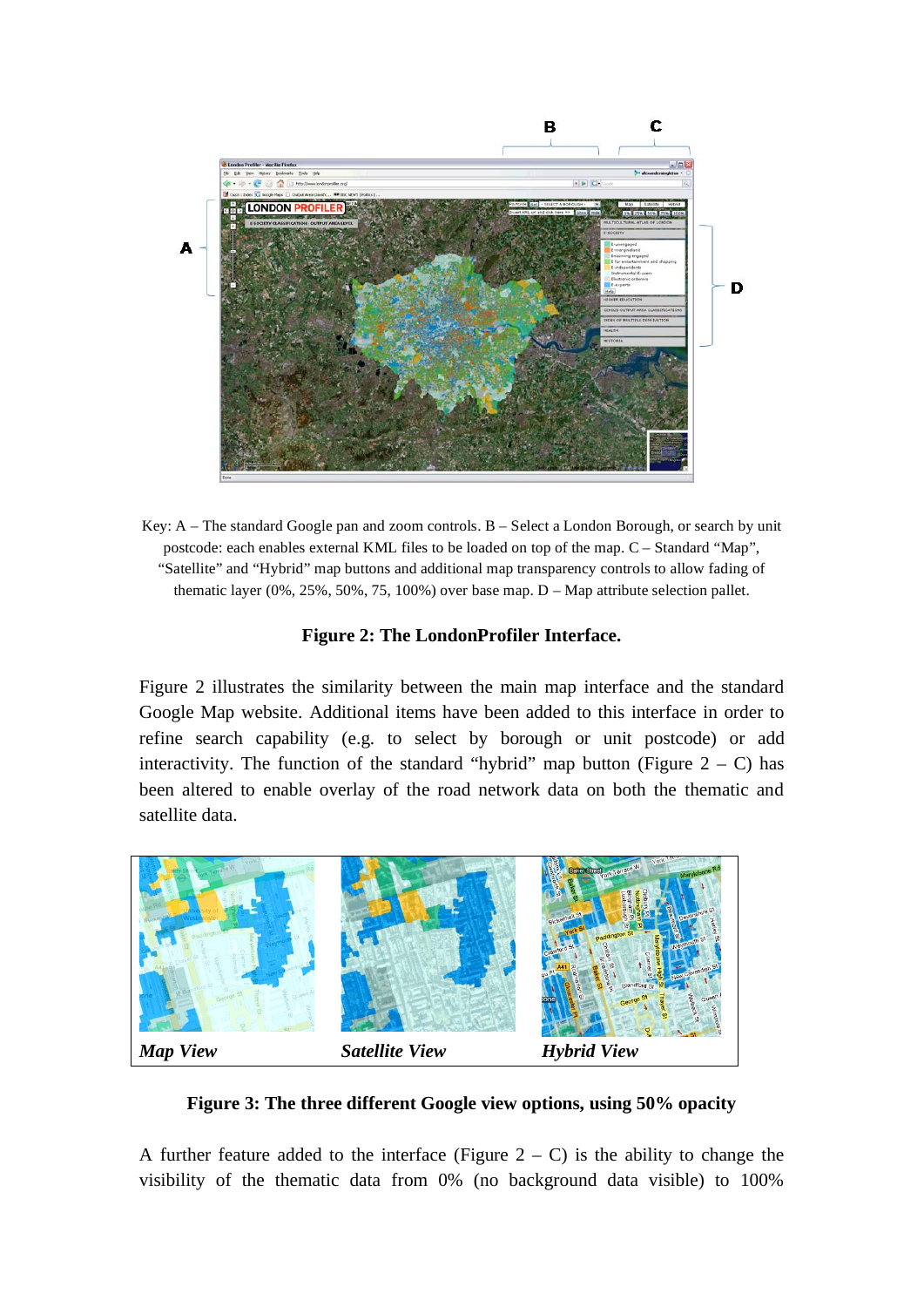(background data only visible, as illustrated in Figure 4). The colour of the thematic layer alters slightly as the transparency changes. Therefore, in order to aid visual interpretation of the data by users, the map key (Figure  $2 - D$ ) changes the colours of the labels to compensate for each change in transparency. The thematic layer can be changed by clicking on the relevant tab (Figure  $2 - D$ , here selecting a geodemographic classification of use of information and communications technologies).



**Figure 4: The visual impact of the transparency filter** 

The Google Maps API 2 released in 2006 enabled KML files to be rendered on top of the Google Maps background data. Thus, on the Londonprofiler site a publically available third party URL can be entered into the display box (see Figure  $2 - B$ ) and the third party KML file will be displayed on top of the thematic layer. KML data are a type of XML which encapsulate a spatial location and a series of metadata. This creates a range of possibilities for user interaction, such as displaying third party boundaries and point data, or the integration of disparate data feeds. In order to illustrate this functionality, one such link has been formalised as a tab (see Figure  $2 -$ D) to link the Nestoria website (http://www.nestoria.co.uk/), which is a UK property aggregator. Nestoria allows a range of search criteria to be specified and returns a list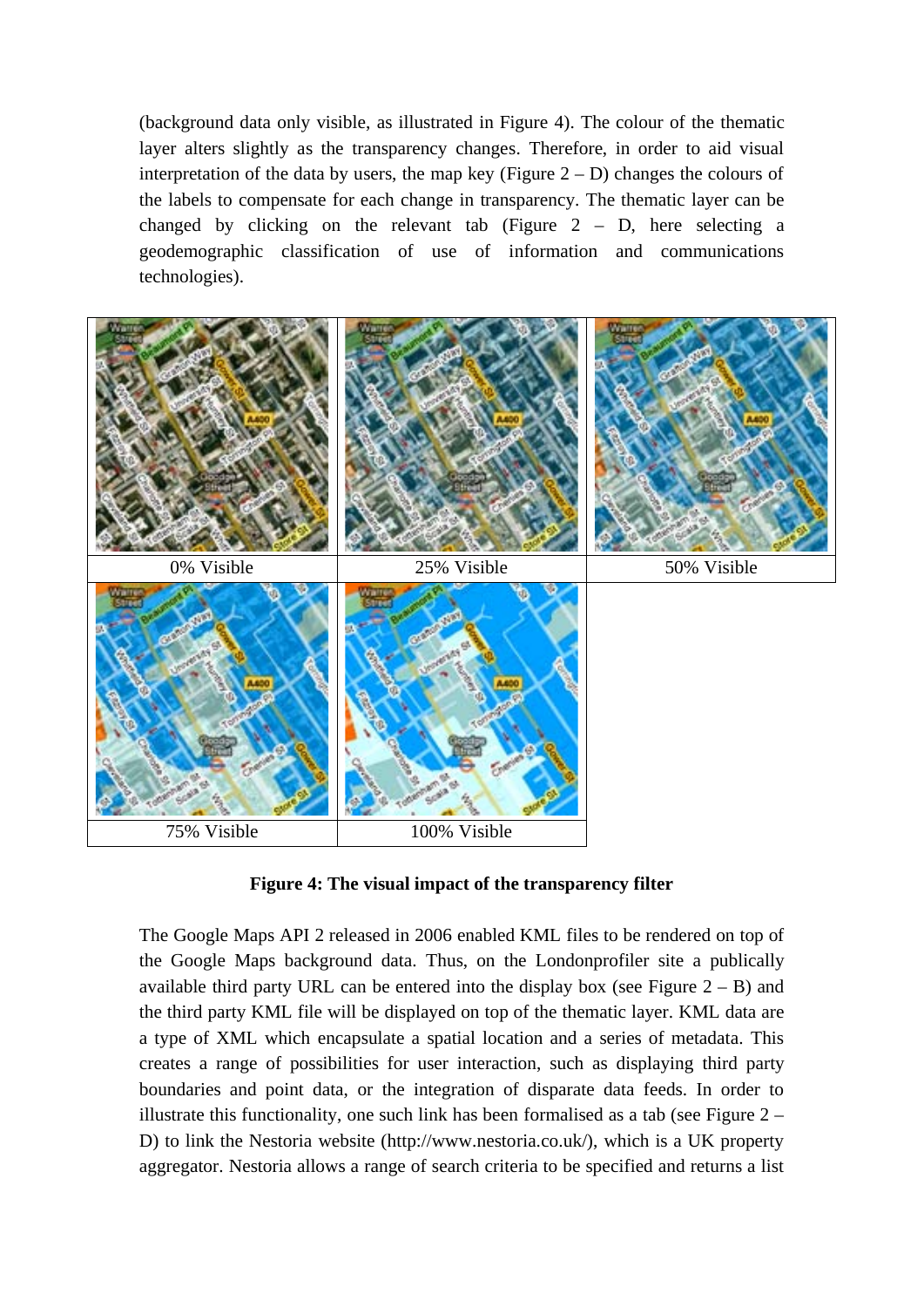of properties for sale within a selected search area. In addition to displaying these properties as a list on a basic webpage, the site also returns a series of data formats including RSS and KML. By copying the URL to the KML data stream from the Nestoria site into the KML display box on Londonprofiler, houses for sale can be displayed on top of the thematic data (see Figure 5).



## **Figure 5: Nestoria generated KML for "SE6" in London displayed over the Summary 2004 Index of Multiple Deprivation Hybrid Map with 75% visibility.**

The Londonprofiler website is currently available as a beta test site, and it is expected that many more datasets will be added in the future. The datasets that are currently live include:

- Multicultural Atlas of London (Mateos *et al*, 2007)
- E-Society Classification (Longley *et al,* 2006)
- HEFCE POLAR Classification and Associated HE data (Corver, 2005)
- Hospital Episode Statistics (www.hesonline.nhs.uk)
- Index Multiple Deprivation (DCLG, 2004)
- National Statistics Output Area Classification (Vickers and Rees, 2007)

A help section is provided for each dataset which provides details of how the source data were created with links to www.spatialanalysisonline.com, an independent source of geospatial reference material (also available as de Smith et al 2008).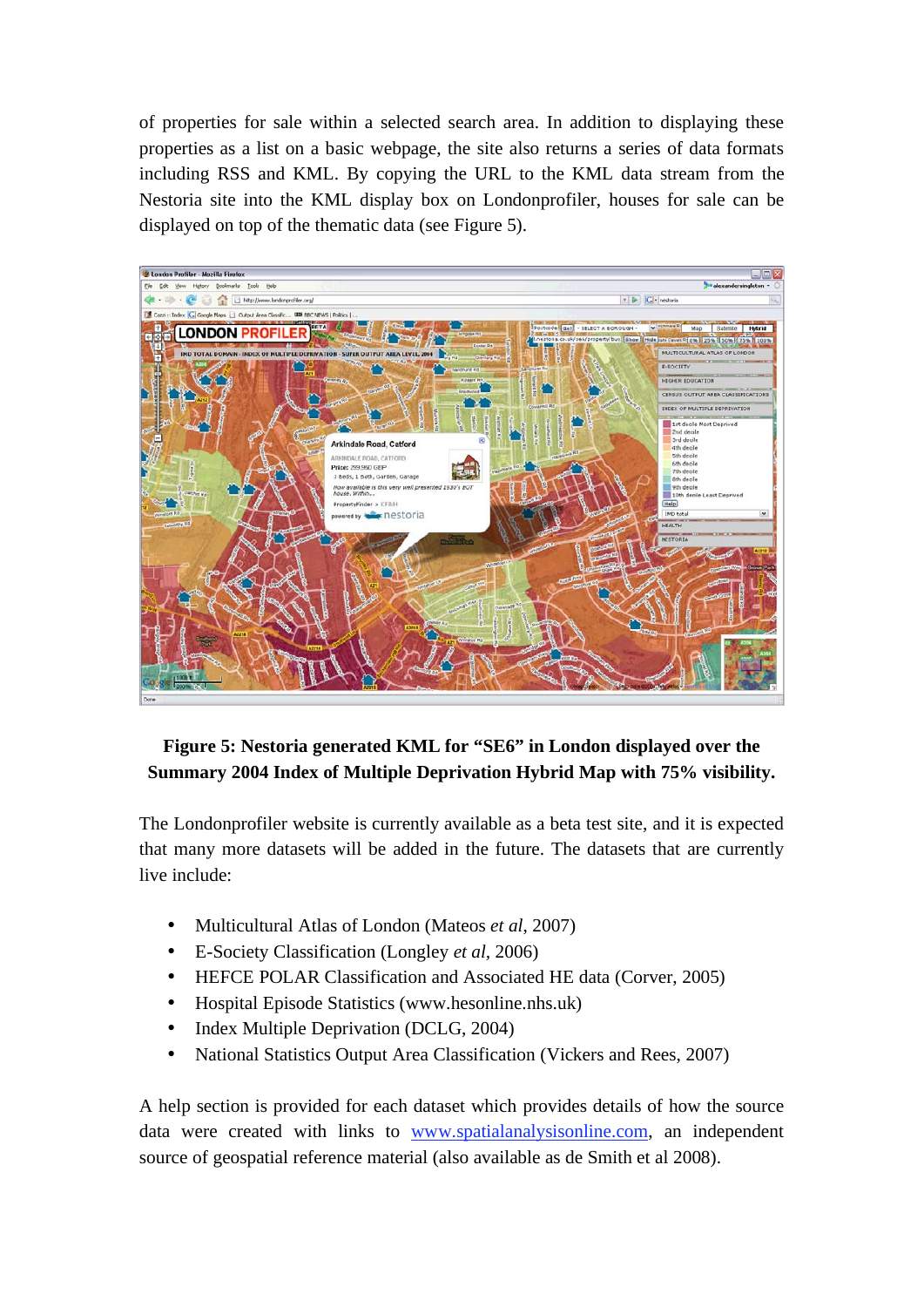The remaining part of this paper considers three applications in health, higher education and ethnicity. For each domain, the data currently present on the site are outlined and comment made on how these data could be used in problem solving relevant to current public policy.

#### **3.1 Profiling of London: Higher Education**

A range of UK sources of Higher Education (HE) data are publicly available, including those sourced from the Higher Education Statistics Agency (HESA) or the Universities and Colleges Admissions Service (UCAS). The HE data currently displayed in Londonprofiler are derived from data supplied by the Higher Education Funding Council for England (HEFCE). HEFCE developed a classification of Participation of Local Areas (POLAR: Corver, 2005) which divides wards into five quintiles based on their 'young' (18-19 year old) participation rate. In June 2007 HEFCE supplemented these data by conducting a pilot exercise to assess the value to its stakeholder groups of other local area statistics related to young participation rates. Both the POLAR classification and these additional data were provided as Excel files, detailing a range of variables for 1991 Wards.

These data provide a wealth of useful information for institutions and their provision should be applauded. However, the value of this information is heavily circumscribed by their interpretability. Cartographic representation of these data potentially offers a much improved method for end users to visualise and interpret any inherent spatial patterns. In a traditional GIS environment, each institution would have to: input the POLAR data into a specialist software package such as ESRI's ArcGIS; obtain boundary data; join the files; and finally create an appropriate visualisation and colour palette. Together with the GMap Creator, the Londonprofiler website allows anyone creating data on HE an opportunity to centralise findings through a common visual interface. The potential savings for such a centralised facility should not be underestimated, not least because few institutions have in-house GIS trained analysts. If every HE institution in the UK (of which there were 327 in 2006) desired to create a set of maps for their local areas using the standard procedure of employing a GIS consultant (typically two days labour @ £400/day) the cost to the HE sector as a whole would be approximately £261,600. This very large amount of money could easily be saved through the use of centralised mapping such as Londonprofiler.

The ward level HEFCE generated data included in the Higher Education tab are:

• The POLAR Classification (% of 18-19 year old age cohort that participate in HE)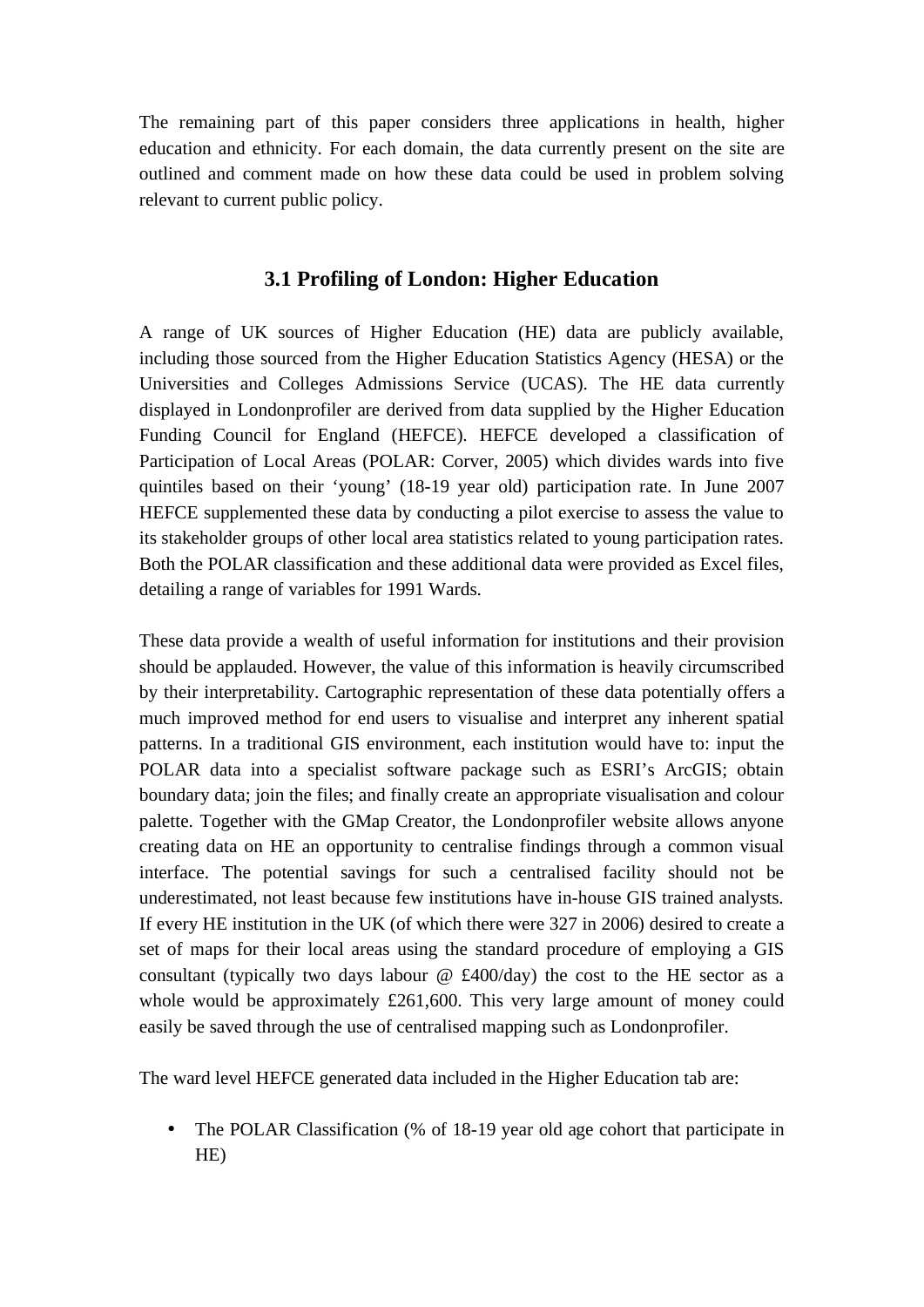- The percentage of participants whose parents come from NS-SEC socioeconomic classes IIIM, IV and V
- The percentage of entrants who attended independent school
- The percentage of entrants that had deferred application from a previous year
- The percentage of entrants whose successful applications were made through the UCAS clearing system
- The percentage of participants whose highest entry qualification was not at Alevel
- The percentage of entrants ordinarily resident with their parents

The spatial organisation of participation in HE is an important growth area of public policy research, of acute concern because of the political imperatives of extending participation to underrepresented groups in an era of increasing fees and increasing socio-economic differentiation in prior attainment. In addition to these policy concerns, institutions operate within an increasingly competitive environment, wherein identification of the areas supplying the most suitable students could assist both in leveraging market advantage and increasing the efficiency of the sector as a whole. The HE data presented in the Londonprofiler application could easily be used to explore the spatial arrangement of data relevant to these policy issues. An admissions officer at a university in London, for example, might enter local applicant postcodes into the postcode search facility in order to assess the level of deprivation with the ward in which a series of applicants are domiciled. A further application might entail widening participation officers using a supplementary KML file of secondary schools to identify schools in wards of high recruitment priority, perhaps defined by the lowest participation quintile in the POLAR classification.

## **3.2 Profiling of London: Health**

The health tab of Londonprofiler accesses data from the Hospital Admissions for Long-Term diseases (HALT) dataset at Lower Layer Super Output Area (LLSOA) level. These data are derived from four years of individual level admissions to all hospitals of London. For a selected number of conditions, hospital admission ratios have been calculated as the observed number of admissions for an area divided by the expected number that would prevail assuming that the age- and sex-specific rates were the same as for the whole of London. An admission ratio of 100 is the London average; 50 is half and 200 the double.

In addition to the London wide health data, additional data have been derived from registered patients within the 48 General Practices located in the Southwark Primary Care Trust area of responsibility. Data at individual level for Southwark have been aggregated into unit postcodes and then imported into a GIS. Using this point dataset, the density of registered patients per square kilometre was calculated using a kernel density estimation algorithm (Silverman, 1986) with a bandwidth of 500m and a cell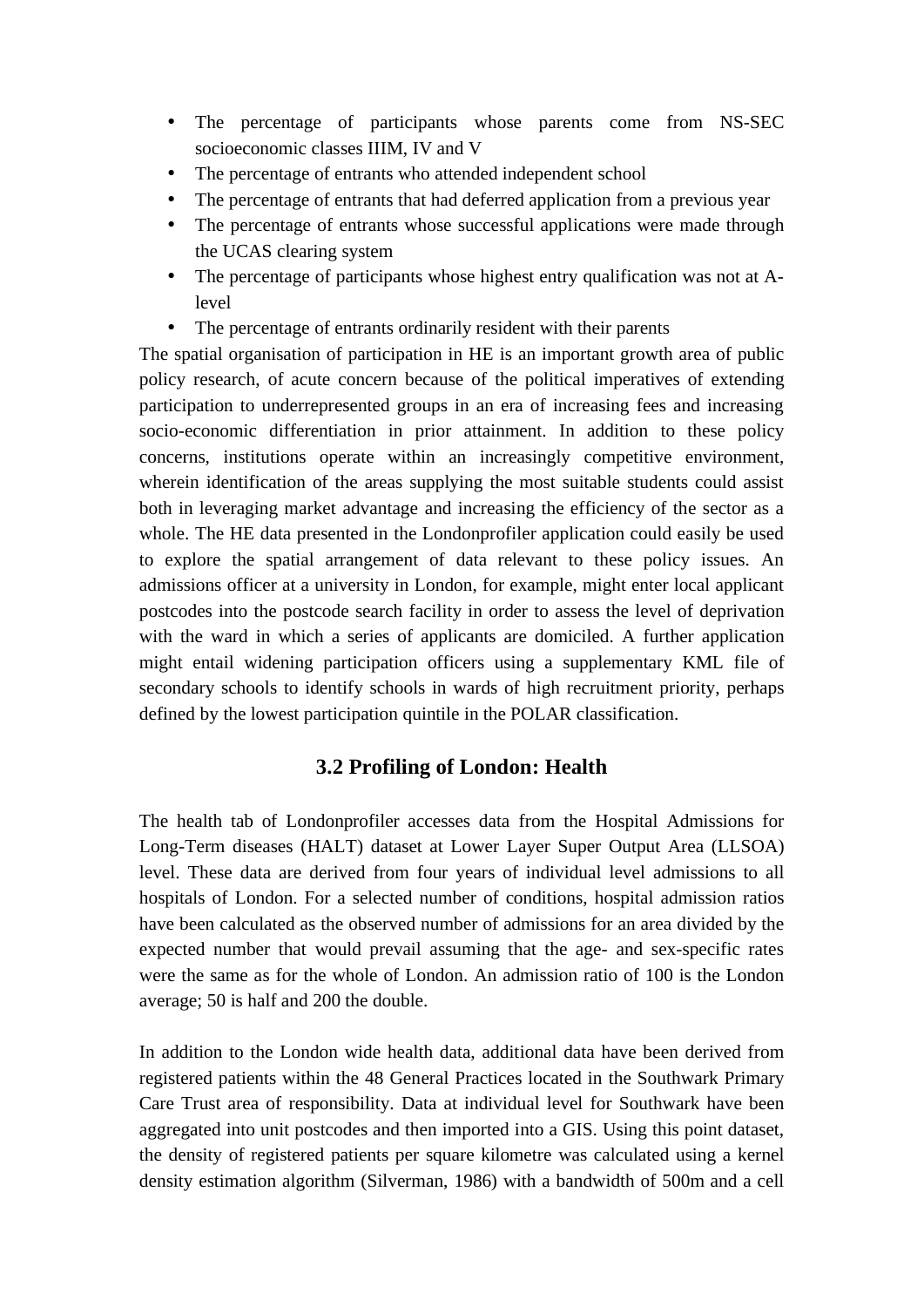size for the output raster of ten metres. The health tab of Londonprofiler can also display the Percent Volume Contours<sup>2</sup> (PVCs) of the densities of registered patients for each general practice in Southwark Primary Care Trust. PVCs represent the boundaries of a certain cumulative percentage in the density function. Thus, for each practice, the PVCs show the areas within which approximately 50%, 75% and 95% of the patients live whom are registered with a corresponding general practice.

A range of applications is possible by using PVCs to infer areas of primary responsibility for each General Practice, and overlaying these on top of the thematic layers of the Londonprofiler. Visualisation enables decision makers to assess different GP practice areas in terms of their aggregate spatial characteristics across a range of domains. For example, if a GP practice has a catchment in an area where there is a high prevalence of hospital admissions related to heart attacks, the GP could supply targeted information about healthy lifestyle choices and their likely effects in reducing the probability of heart disease.

A further application concerns the E-society geodemographic classification (Longley *et al,* 2006), which maps the level of household engagement with information and communications technologies at the unit postcode level of analysis. This information is very important when considering the use of new technologies in health care service provision, such as targeting GP practices where Internet based booking systems for appointments and repeated prescriptions may be successful.

#### **3.4 Profiling of London: Ethnicity**

The ethnicity tab of Londonprofiler consolidates the provisional findings of a new methodology of classifying areas into groups based on the common cultural, ethnic and linguistic origin of the resident surnames and forenames. By appending the classification of names developed by Mateos *et al.,* (2007) to the UK Electoral Roll, a range comprising some 18 groups in London have been mapped at output area level, specifically: Bangladeshi, Chinese, English, Greek, Indian, Irish, Italian, Jewish, Nigerian and Ghanaian, Other Muslim, Pakistani, Polish, Portuguese, Russian, Sikh, Sri Lankan, Turkish, and Vietnamese. The advantage of using names to classify ethnicity rather than decennial census returns is that the data have finer granularity both in terms of the groups they represent and the temporal interval for which they may be updated.

The ethnicity data presented on Londonprofiler have a plethora of potential applications that cannot be covered in the space available here. However, one core application concerns the identification of areas where recent migrants to the UK may have clustered, e.g. those related to recent EU expansion. In terms of public sector service delivery, use of a current and disaggregate ethnicity classification provides a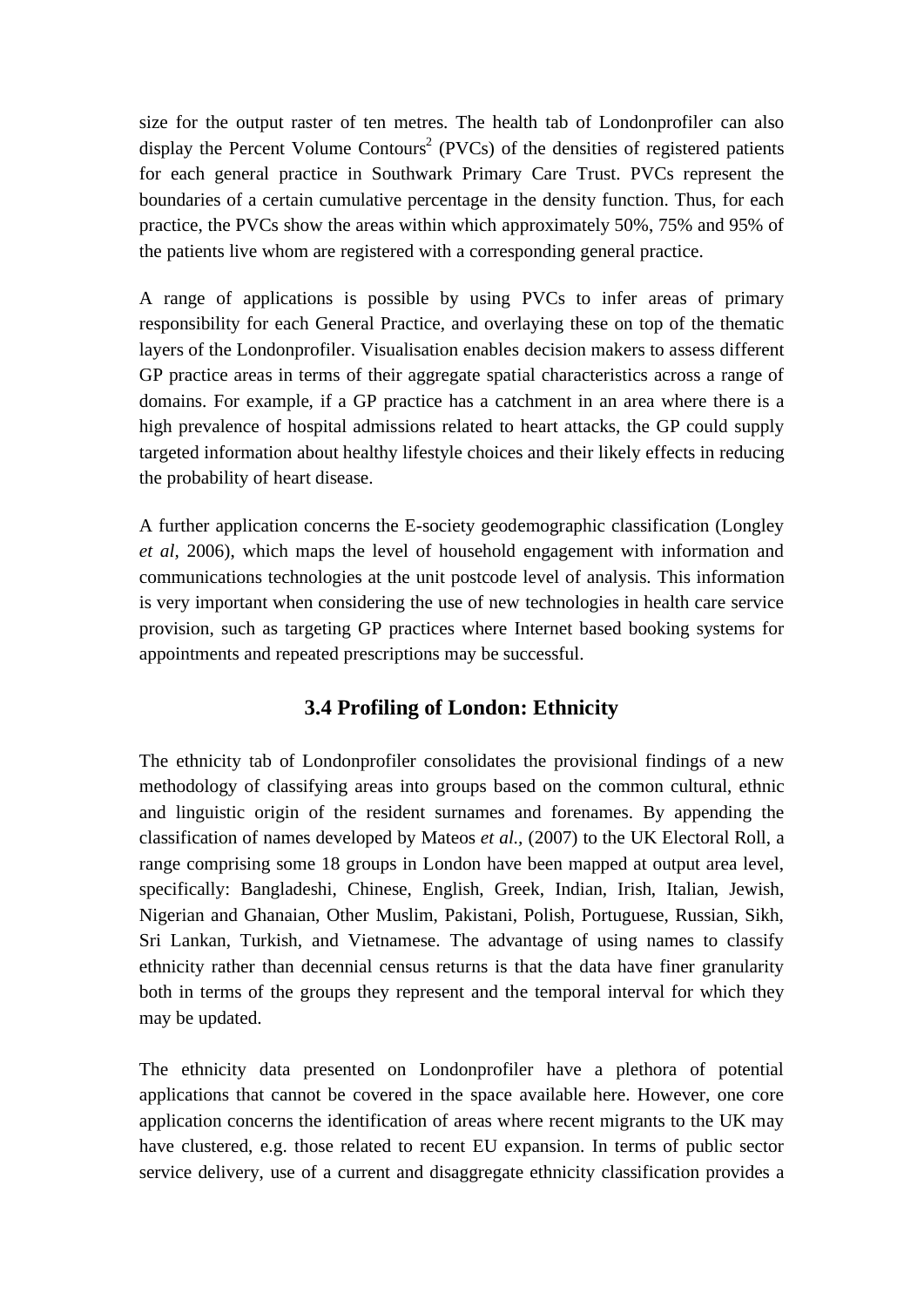tool that might enable targeting of supplementary information in minority languages spoken by residents of an area, perhaps enabling better uptake or appropriate usage of local facilities and services.

## **4. Discussion and Conclusions**

Google Map mashups in their basic form are straightforward to implement and currently remain a free solution for online exploratory cartographic visualisation. Use of mashups as described in this paper provides a cheap and effective platform for visual communication of health and education data to both internal and external users. The interface is well designed and intuitive, and so needs only limited instruction on usage and navigability, saving time on training in more complex GIS technologies.

The simple cartographic design of the Google Map base layers which are integrated into all of the mashups makes ideal background for thematic overlays. In health, education and public sector applications it is now possible for users to visualise thematic layers made up from boundaries of unfamiliar size and location within the context of local and scalable geographical features such as roads or gazetteer entries.

Visualising essential geographic information of the *"where?"* with the *"what?"* needs careful design (Tufte, 1990). For example, the colour scheme choice for the thematic overlay must avoid tones that can be confounded with the underlying Google Map. A solution deployed in the examples reported here uses a combination of thematic overlay transparency and the Google hybrid map layer. Setting a 100% transparency for the thematic layer and putting the street layer on top allows essential geographic information to be conveyed along with additional attribute data.

Because of the ways in which Internet and web browsers work in general, the Google Maps API makes best use of the available technology for a data publishing solution. The challenge is to leverage this towards solutions that allow publishing of geographically extensive and interactive data. A 'browse-tool' for data is technically possible using the vector data capabilities of the Google Maps API, but these solutions are not scalable for large geographical coverages. Furthermore, this architecture is slower than the pre-rendered approach that the GMap Creator takes. As an example, data for the entire UK at lower output area level exceeds 380MB. With just a handful of users accessing datasets of this size, the server would quickly run out of memory and CPU cycles. Thus, the approach taken by Google Maps is to push all of the computation over onto the browser, in order to produce a scalable solution. Unless there are huge advances in computing, the browser will never be able to handle large datasets through the Google Maps API. At present, it is possible to handle about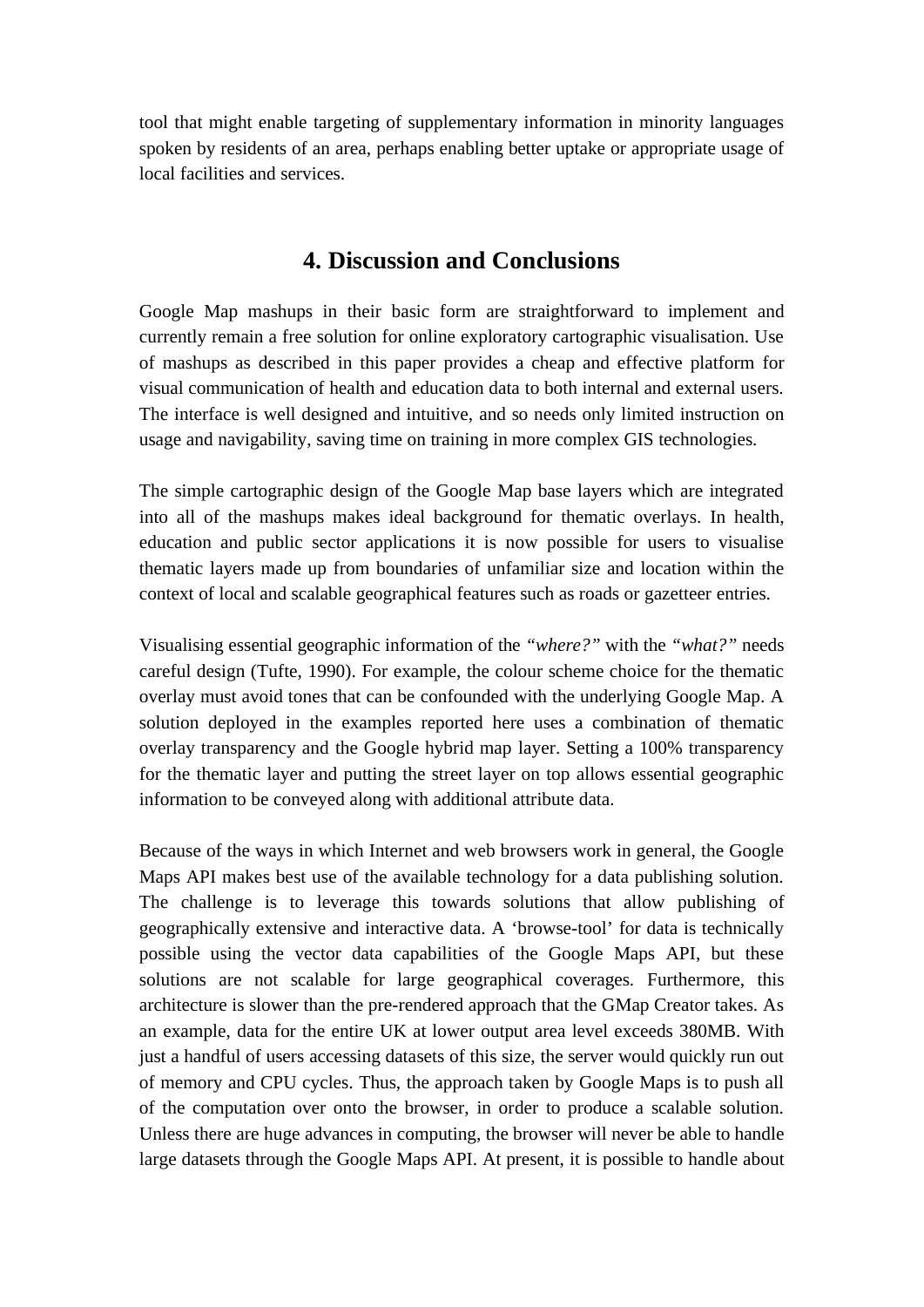100 data points or about 1000 points making up polylines or areas. Yet geographic solutions at the scale of a large city involve areal data entailing millions of points that therefore cannot be rendered on the fly. Resolution of this problem is therefore unlikely to be achieved by transferring the original vector data to a client's browser prior to rendering. Furthermore, this also effectively gives the client access to the server's dataset, and this may have implications in terms of intellectual property rights and disclosure control. Therefore, using the Google Maps technology, it is possible to build systems for small numbers of users similar to traditional GIS where data can be manipulated and displayed over the Google Maps street view or satellite images. With an appropriately large server it would potentially be possible to handle any type of geospatial analysis and manipulation that could be handled by a desktop GIS. However the cost of these resources would be great and as such the current solution is only able to support a small number of users at any one time. If the target audience of a Google Maps based application is a large number of users, then pre-rendering of data is the answer, but with its consequential implications for provision of data storage facilities and also lack of manipulation options. We think, however, that there also exists a class of system somewhere between these two. Using pre-rendered tiles, it may be possible to overlay different thematic layers and make comparisons manually based on the values contained within the raster data. Thresholding and Boolean comparison of thematic regions from pre-rendered layers can be done as this can be reduced to a pixel operation between map tiles from different sources on the web server. For example, a system has been tested that renders a demographic classification for areas where house prices are greater than a specified threshold. The inputs to this system are two pre-rendered thematic maps built using the GMap Creator with the output a hybrid overlay. This opens up some interesting possibilities in which people can publish data that may be explored interactively by large numbers of users.

#### **References**

- Buckley, A.R., Gahegan, M., Clarke, K. (2004). Geographic Visualization. In, R. B. Mcmaster and E. L. Usery. *A Research Agenda For Geographic Information Science*. Boca Raton, Fl: Crc Press.
- Corver, M. (2005). Young Participation in Higher Education. HEFCE 2005/03. Bristol: HEFCE.
- de Smith, M. J., Goodchild, F. M., Longley, P. A. (2008). *Geospatial Analysis: a Comprehensive Guide to Principles, Techniques and Software Tools (Second Edition)*. Leicester: The Winchelsea Press/Troubador.